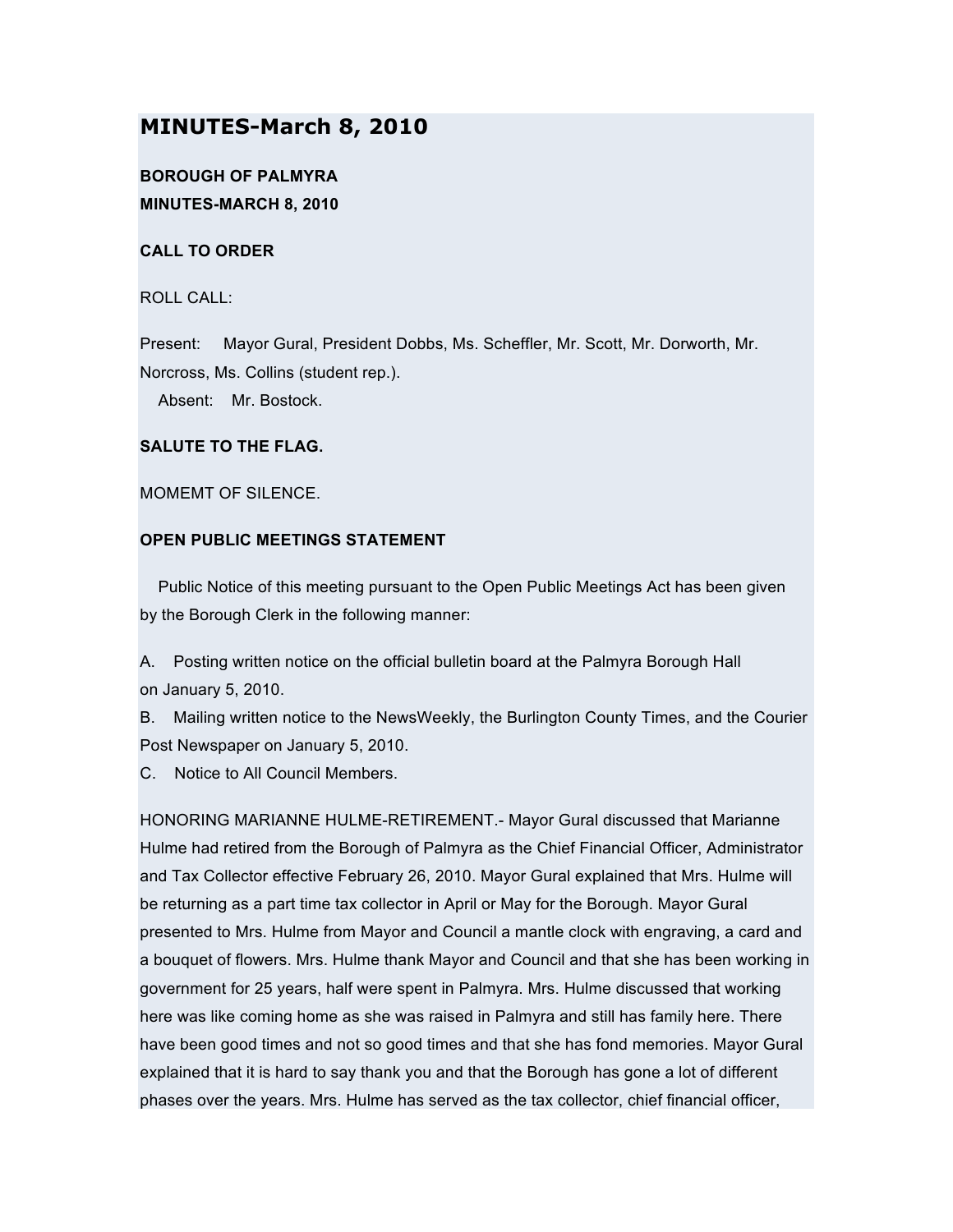purchasing agent and administrator, with many other hats. Mrs. Hulme wished good luck to all the remaining employees and that she looks forward to the redevelopment on Rt. 73. OIC Lippincott presented Mrs. Hulme with a plague and card. OIC Lippincott thanked Mrs. Hulme for all of her guidance and help with budget items, banking and other matters when he first became officer in charge. OIC Lippincott thanked Mrs. Hulme on behalf of the police department for her dedication. Mr. Ken Smith thanked Mrs. Hulme for help during his time on council. Mr. James May also thanked Mrs. Hulme for all of her help when he was on council. Richard Derby congratulated Mrs. Hulme on a fine career and that there was a major snow storm on her first day. Mr. Derby thanked her for professionalism and guidance when he was Chief. Mr. Anthony Fratto, Business Alliance presented Mrs. Hulme with a replica of the Borough's clock and for all of her help with the Business Alliance and bureaucracy. Mr. Dorworth encouraged Mrs. Hulme to enjoy her free time and that it is a perfect time to retire, when you're still young. Mr. Scott thanked Mrs. Hulme for always being available and that she was one of the best things to happen to Palmyra. Mr. Norcross explained that he knew Mrs. Hulme before she came to work for Palmyra and when he was an employee and now a councilmember. Mr. Norcross thanked her for always being there. Ms. Scheffler thanked Mrs. Hulme for all of her help when she was first on council and that she will definitely be missed. President Dobbs discussed that after being on council, she realized what a hard position the CFO was and wished Mrs. Hulme happy retirement. Ms. Collins thanked Mrs. Hulme for all her work for the Borough and council.

#### **OLD BUSINESS:**

A. BID-ordinance amendments. Mayor Gural explained that the discussion was going to be held until later in the meeting.

APPROVAL OF THE MINUTES. Mr. Scott made a motion to approve the minutes from February 24, 2010(executive), Mr. Dorworth second the motion. At the call of the roll, the vote was:

AYES: President Dobbs, Mr. Scott, Mr. Dorworth, Mr. Norcross.

NAYES: None.

ABSTAIN: Ms. Scheffler.

Mr. Norcross made a motion to approve the minutes from March 1, 2010(regular & executive), Ms. Scheffler second the motion. At the call of the roll, the vote was:

AYES: President Dobbs, Mr. Scott, Ms. Scheffler, Mr. Norcross.

NAYES: None.

ABSTAIN: Mr. Dorworth.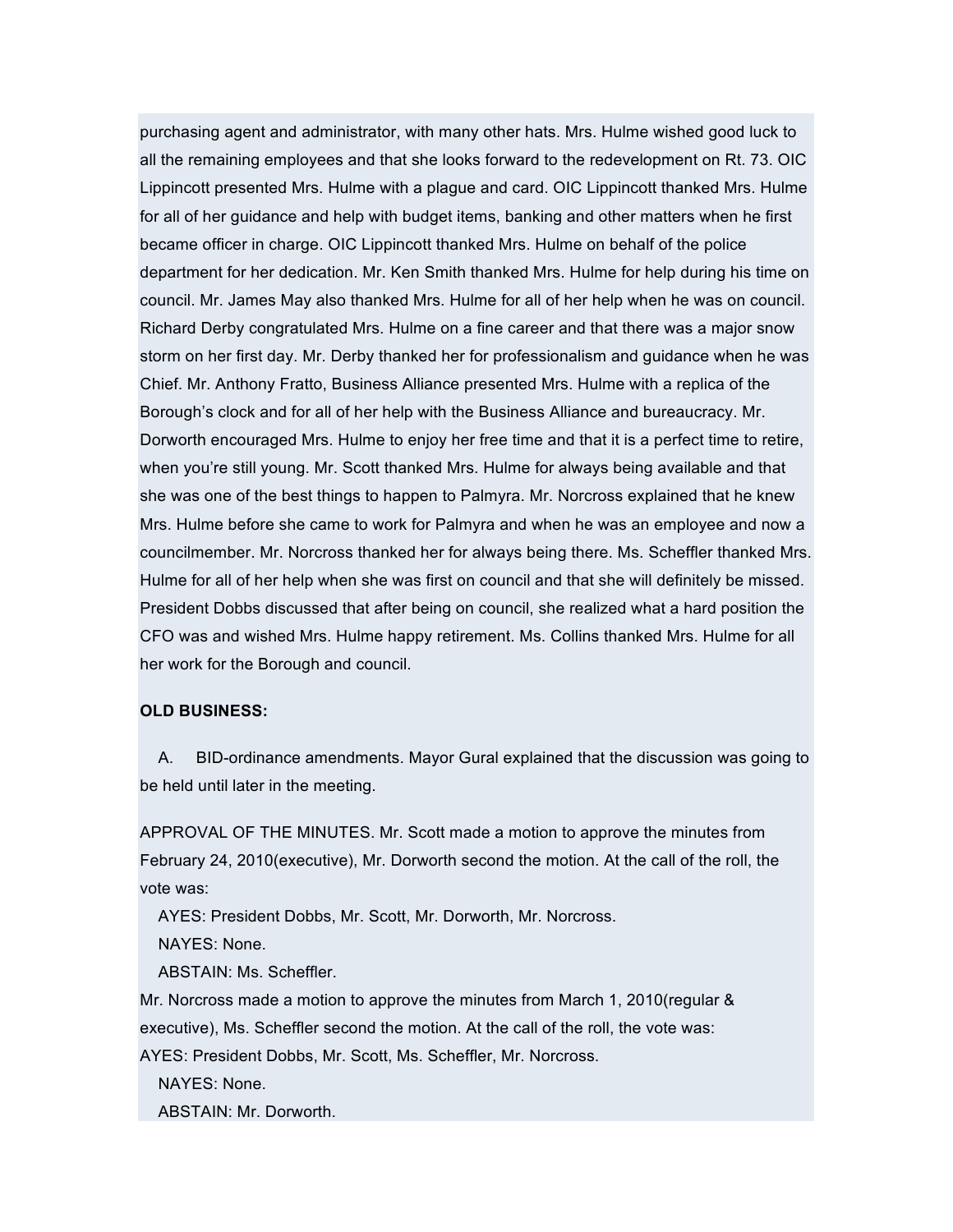#### **CORRESPONDENCE.**

A. Proclamation-American Red Cross Month-Mayor Gural explained that the American Red Cross meets the needs of the residents of Palmyra and all the communities in Burlington County. The Chapter provides families who are burned out of their home with lodging, food and clothing vouchers; the military with both emergency communications and financial assistance; the community and families with disaster preparedness and prevention education and with the collection of blood. Ms. Scheffler made a motion to accept the proclamation, President Dobbs second the motion. All members present voted in favor of the motion.

B. Memo-Chief Financial Officer-Edmunds software. Mayor Gural explained that the software program for the finance department is outdated and that the new CFO Linda Lewis is familiar with Edmunds and their software. Mrs. Lewis explained that she has been through the conversion of a computer system before and that she will be able to have budget figures at her finger tips. Mrs. Lewis explained that Edmunds does the majority of the county finance systems and that the department heads in the building will be able to look at their budgets from their offices. There will be security in place so that things can not be changed and also that Edmunds will provide training. Mayor Gural discussed that the audit report comments are always about a general ledger and fixed asset list, Mr. Stewart has suggested Edmunds software for review of checks and balances. Mrs. Lewis explained that the system will be able to produce a general ledger, trial balance sheets, and also show encumbrances and expenditures. Mrs. Lewis discussed that the first quote was for about \$46,000 and that at this time it is not necessary to have the complete packet and after reworking the needs for the Borough the quote came in at \$17,490. Mayor Gural inquired as to how the Borough would be able to pay for the updates. Mrs. Lewis explained that there is still funds left in a previous bond ordinance that is available and that as a qualified purchasing agent she is allowed to award contracts under \$17,500. Mr. Rosenberg explained that as a qualified purchasing agent, the Borough can go over the regular bid quotes for awards and also that this is a selective service that is not required to bid out.

Resolution 2010-59, Resolution Appointing A Qualified Purchasing Agent. President Dobbs made a motion to appoint Linda Lewis as the qualified purchasing agent, Ms. Scheffler second the motion. At the call of the roll, the vote was:

AYES: President Dobbs, Ms. Scheffler, Mr. Scott, Mr. Dorworth, Mr. Norcross.

NAYES: None.

Mayor Gural inquired if council wanted to give the authorization to purchase the Edmonds system, President Dobbs made a motion to approve the purchase, Ms. Scheffler second the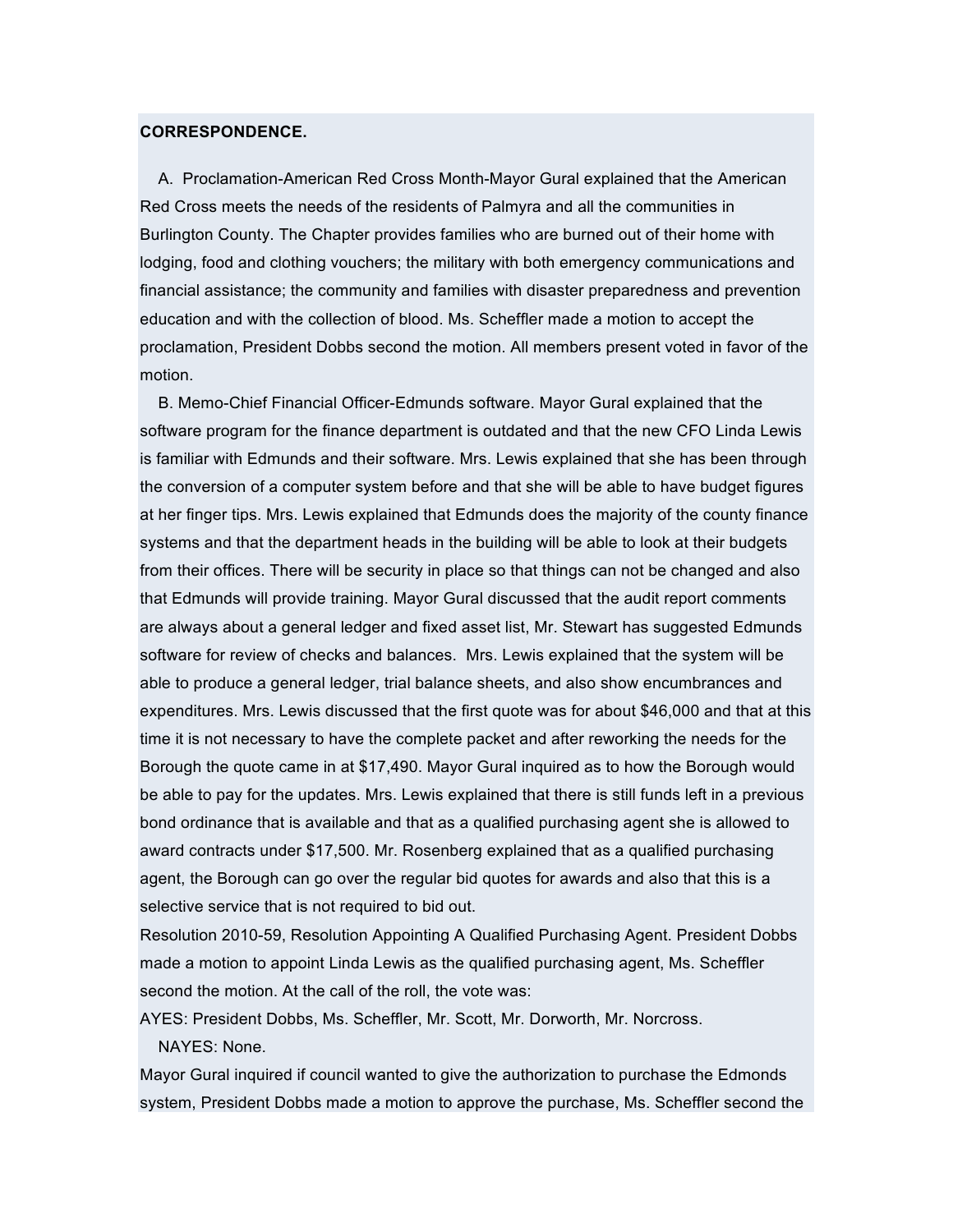motion. At the call of the roll, the motion was:

AYES: President Dobbs, Ms. Scheffler, Mr. Scott, Mr. Dorworth, Mr. Norcross. NAYES: None.

### **NEW BUSINESS:**

A. Resolution 2010- 48, Resolution Authorizing The Tax Collector To Cancel Taxes On The Properties Listed Below Exempt Status State Owned Properties Filed Under Statue 54:4-3b, N.J.S.A. 14K-34. Mayor Gural explained that these are properties that are owned by Family Service, a non-profit. Ms. Scheffler made a motion to approve the resolution, Mr. Norcross second the motion. At the call of the roll, the vote was: AYES: President Dobbs, Ms. Scheffler, Mr. Scott, Mr. Dorworth, Mr. Norcross.

NAYES: None.

B. Resolution 2010-49, Resolution Canceling and Refunding Allowable Deductions For 2009. Mayor Gural explained that these are deductions for seniors and veterans. Ms. Scheffler made a motion to approve the resolution, Mr. Dorworth second the motion. At the call of the roll, the vote was:

AYES: President Dobbs, Ms. Scheffler, Mr. Scott, Mr. Dorworth, Mr. Norcross. NAYES: None.

C. Resolution 2010-50, Resolution Authorizing The Mayor To Execute Grant Agreement For DEP (Shade tree). Mr. Scott made a motion to approve the resolution, Ms. Scheffler second the motion. At the call of the roll, the vote was:

AYES: President Dobbs, Ms. Scheffler, Mr. Scott, Mr. Dorworth, Mr. Norcross. NAYES: None.

D. Resolution 2010-51, Resolution Appointing Tracy Kilmer As Zoning Officer For A One Year Term. Mayor Gural discussed changing the appointment date to reflect reappointment at the annual reorganization meeting. Mr. Howard made a motion to appoint Mrs. Kilmer until 12/31/10, President Dobbs second the motion. At the call of the roll, the vote was:

AYES: President Dobbs, Ms. Scheffler, Mr. Scott, Mr. Dorworth, Mr. Norcross. NAYES: None.

E. Resolution 2010-52, Resolution Approving Transfers Within The 2009 Budget. President Dobbs made a motion to approve the resolution, Ms. Scheffler second the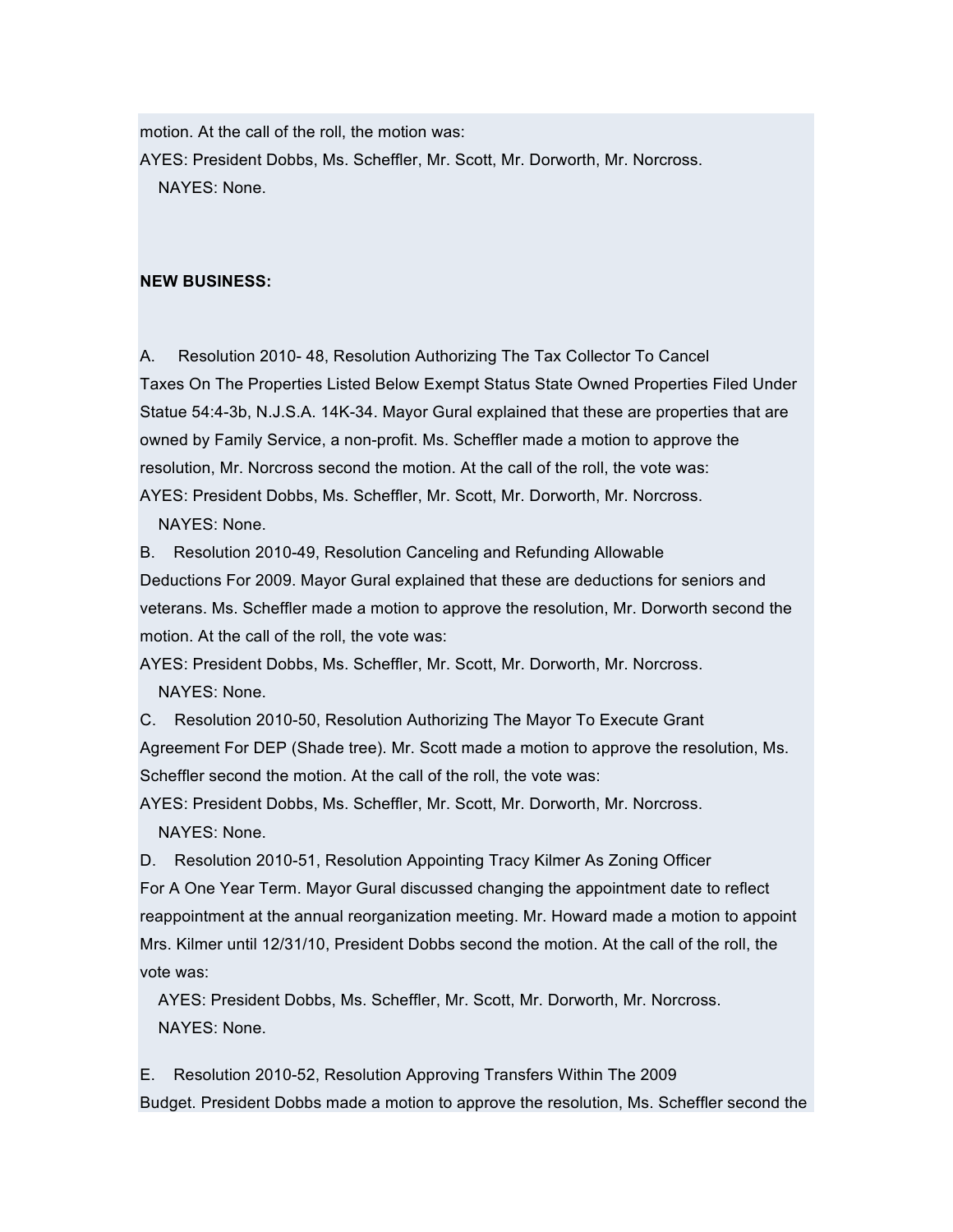motion. At the call of the roll, the vote was:

AYES: President Dobbs, Ms. Scheffler, Mr. Scott, Mr. Dorworth, Mr. Norcross. NAYES: None.

F. Resolution 2010-53, Resolution Authorizing Payment Of Bills. President Dobbs made a motion to approve the resolution, Ms. Scheffler second the motion. At the call of the roll, the vote was:

AYES: President Dobbs, Ms. Scheffler, Mr. Scott, Mr. Dorworth, Mr. Norcross. NAYES: None.

G. Resolution 2010-54, Resolution Authorizing The Tax Assessor Of The Borough Of Palmyra To File Appeals, Omitted and Added Assessment Appeals, and Roll Back Complaints With The Burlington County Board Of Taxation. Ms. Scheffler made a motion to approve the resolution, Mr. Norcross second the motion. At the call of the roll, the vote was:

AYES: President Dobbs, Ms. Scheffler, Mr. Scott, Mr. Dorworth, Mr. Norcross. NAYES: None.

H. Resolution 2010-55, Resolution Authorizing The Mayor To Execute Palmyra Neighborhood Preservation Housing Rehabilitation Program In Favor Of The NJ DCA, Division of Housing & Community Affairs, Division of Housing & Community Resources, Neighborhood Preservation Programs. Mayor Gural explained that this resolution was for a completed home rehab project. President Dobbs made a motion to approve the resolution, Ms. Scheffler second the motion. At the call of the roll, the vote was: AYES: President Dobbs, Ms. Scheffler, Mr. Scott, Mr. Dorworth, Mr. Norcross. NAYES: None.

I. Resolution 2010-56, Resolution Adopting A Revised Deferred Compensation Plan, Plan 76-PD-Lincoln-120709. Mrs. Lewis, CFO explained that this resolution is for a deferred compensation plan for the employees and due to changes in the IRS laws it needs to be adopted by resolution. Mr. Norcross made a motion to approve the resolution, President Dobbs second the motion. At the call of the roll, the vote was: AYES: President Dobbs, Ms. Scheffler, Mr. Scott, Mr. Dorworth, Mr. Norcross. NAYES: None.

J. Resolution 2010-57, Resolution Appointing Judge. Mayor Gural explained that Judge McCloskey retired at the end of 2009 and is requesting reappointment. The Judge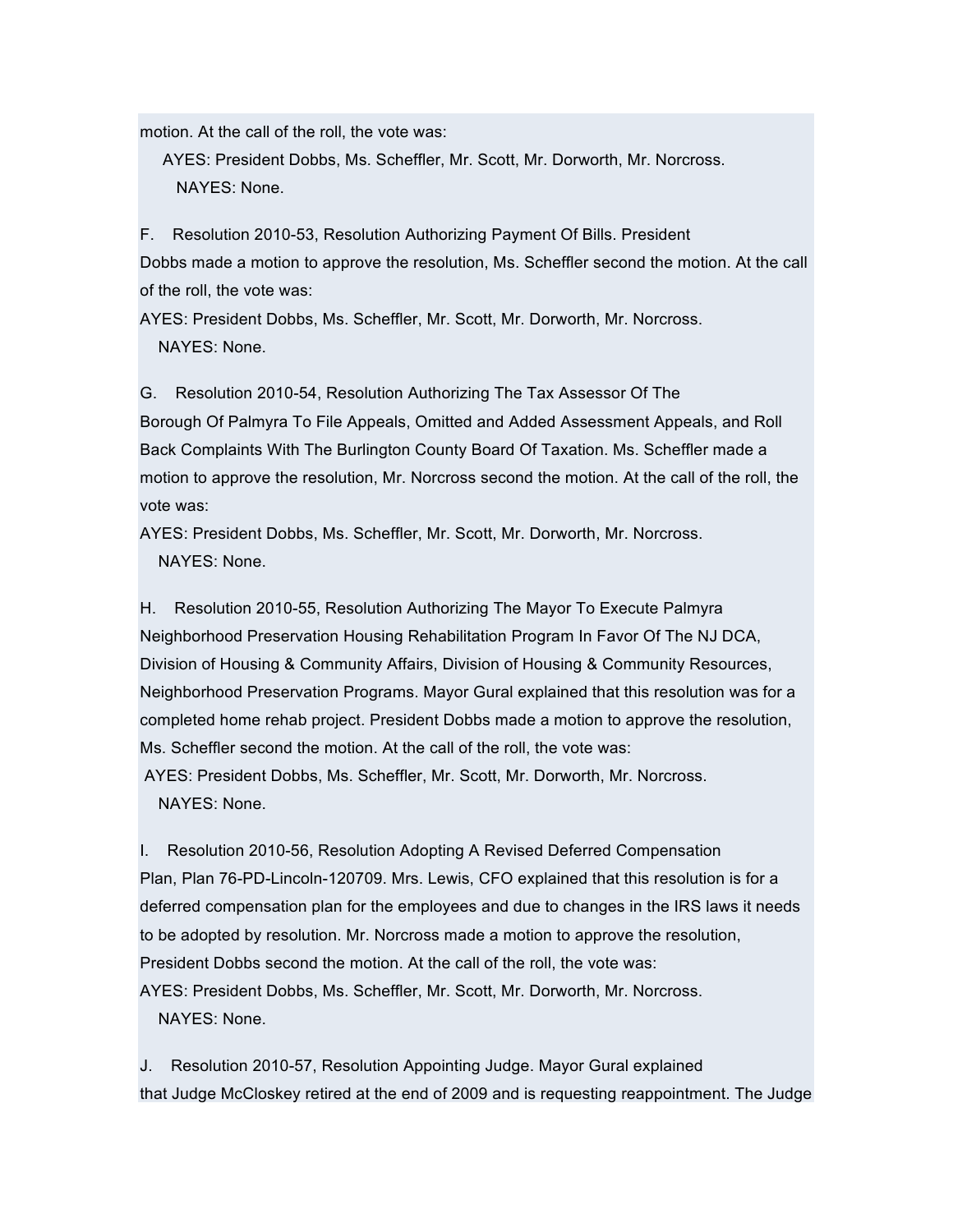will receive health benefits in lieu of a salary. Mr. Norcross made a motion to appoint Gregory R. McCloskey for a three year term., President Dobbs second the motion. At the call of the roll, the vote was:

AYES: President Dobbs, Ms. Scheffler, Mr. Scott, Mr. Dorworth, Mr. Norcross. NAYES: None.

K. Resolution 2010-58 Resolution Authorizing Release of Performance Bond and Posting A Maintenance Bond. Mr. Rosenberg requested that this resolution be held until he received a copy of the original bond. Mayor Gural requested that the resolution be listed on the April 12th agenda.

L. Resolution 2010-60, Resolution Approving Request OF MR For The Subordination Of A Second Mortgage Held By The Borough Pursuant To The Borough's Housing Rehabilitation Program. Mayor Gural discussed that a resident who has receive RCA funding for the rehab of their home is requesting to refinance their loan. Mr. Norcross made a motion to approve the resolution, Ms. Scheffler second the motion. At the call of the roll, the vote was:

AYES: President Dobbs, Ms. Scheffler, Mr. Scott, Mr. Dorworth, Mr. Norcross. NAYES: None.

M. Resolution 2010-61, Resolution appointing Michael Stokes To Land Use Board. Mayor Gural explained that James McCleary was a great asset to the board, but is moving out of town so he is resigning from the board. The Mayor would like to appoint Michael Stokes to the unexpired term of Mr. McCleary; Mr. Stokes is currently an alternate member. Ms. Scheffler made a motion to approve the resolution, Mr. Scott second the motion. At the call of the roll, the vote was:

AYES: President Dobbs, Ms. Scheffler, Mr. Scott, Mr. Dorworth, Mr. Norcross. NAYES: None.

Mayor Gural discussed that the BID ordinance was adopted last year and the budget was approved in February, 2010. Mayor Gural explained that the BID committee did an excellent job of getting the ordinance and budget together, but there are some concerns on the list of properties. The council has agreed to amend the ordinance for a better fit of properties and that there are questions about the block and lots that are to be included in the ordinance. Mr. Rosenberg and Mr. Fox had met today to review the amendments. Mr. Rosenberg explained that the EDC and BID committee as volunteers did a lot of hard work on the ordinance, but that he was given the assignment of writing the amendment to the ordinance and is reviewing with Mr. Fox all of the properties listed for their tax classification and the location of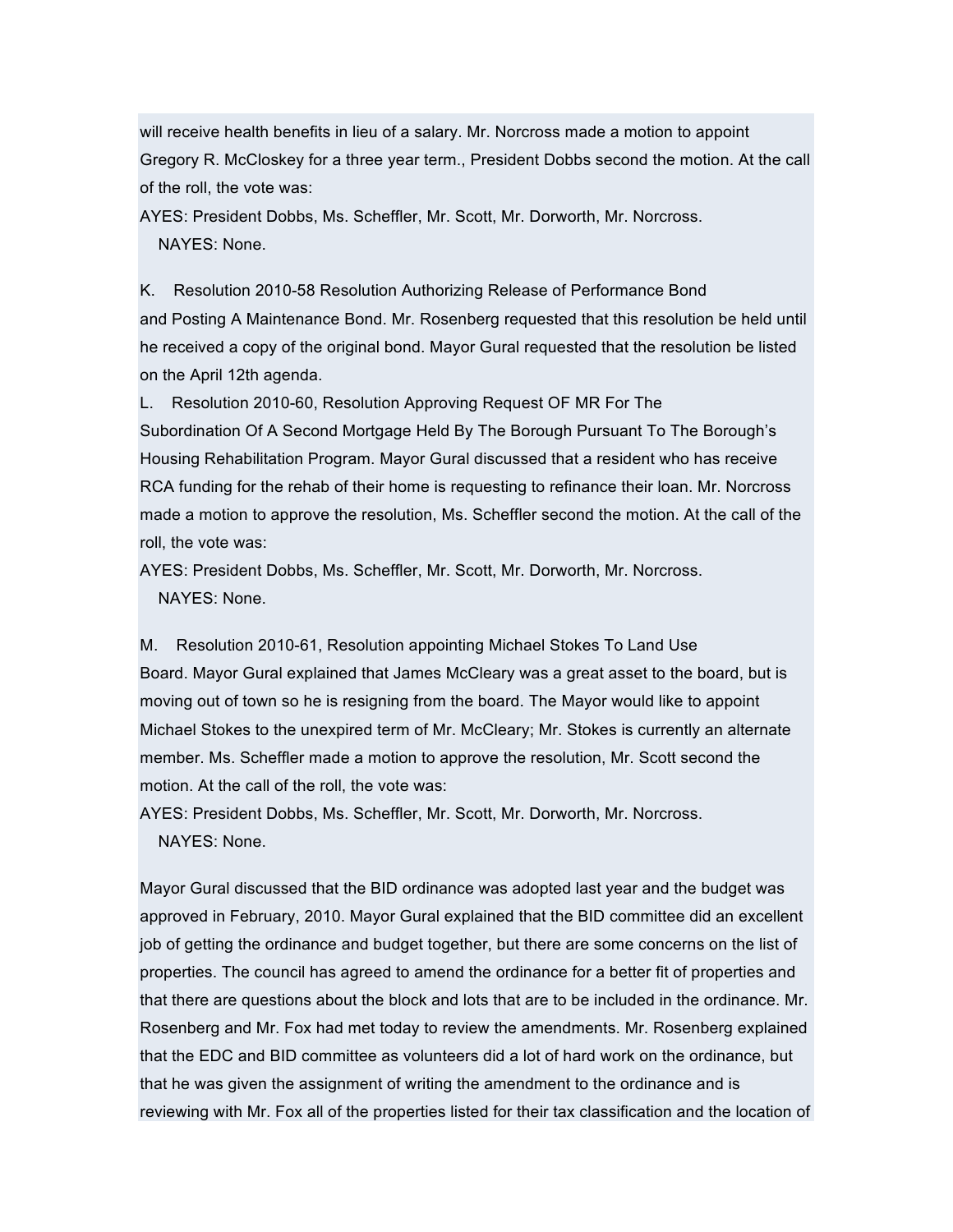the properties within the districts borders. Mr. Fratto explained that he had driven around to look at the properties and that it was difficult to match them to the tax map. Mr. Rosenberg explained that the tax office combines a number of properties so that they can send them out as one bill if it is the same owner. Mr. Rosenberg explained that due to a number of errors in the list, the ordinance is not able to be finalized for tonight's meeting. Mr. Rosenberg explained that someone has to reconcile the tax map with the tax books and suggested that Mr. Fox, engineer does this work. Mr. Rosenberg explained to council that a lot of the issues will be worked out when the revalue is completed. Mr. Fox discussed that there are several properties that are not on the BID ordinance because of the tax books and several more that have not been looked at that should be included. Mayor Gural discussed that Callaghan's and Gemini are two properties that need to be looked at and treated fairly. Mayor Gural explained that the amendments will be postponed until it can be worked out. Mr. Fratto informed council that the committee is willing to help with the corrections. Mr. Fox will meet with the committee for information if necessary.

#### **COMMITTEE REPORTS.**

Admin/Finance/Shade Tree-Ms. Scheffler thanked everyone for their cooperation while she was unavailable.

Public Works/Sewer Advisory- Mr. Scott reported that public works has picked up metal and tires, they have been busy plowing the snow and also installed signs along Broad Street and Delaware Avenue. Mr. Scott explained that the pick ups are all scheduled according to dates and times and that the public does not pay attention to the schedules. Leaf pick up is not until April. Mr. Scott reported that the sewerage authority had a complaint about noise and that he went there twice today and that there needs to be a buffer and also the fence needs to be refixed.

Parks/Playgrounds/Public Events- Mr. Norcross reported that the community center is 30 days behind schedule due to the weather. The contractors are finishing up the roadway in front of Borough Hall and will be doing concrete work when the weather is better. The court room doors should be installed by next meeting. Mr. Norcross informed council that Villanova University would like to hold a summer camp at Legion Field, it would be Monday-Friday, he will have further discussions with them. The Easter Egg hunt is on April 3rd at 10am.

Construction/Code Enforcement- Mr. Scott discussed that there was an email about the cleanliness of the town and that after so much snow there was a lot of trash left when it started to melt. Mr. Scott explained that if everyone would police their own area, it would help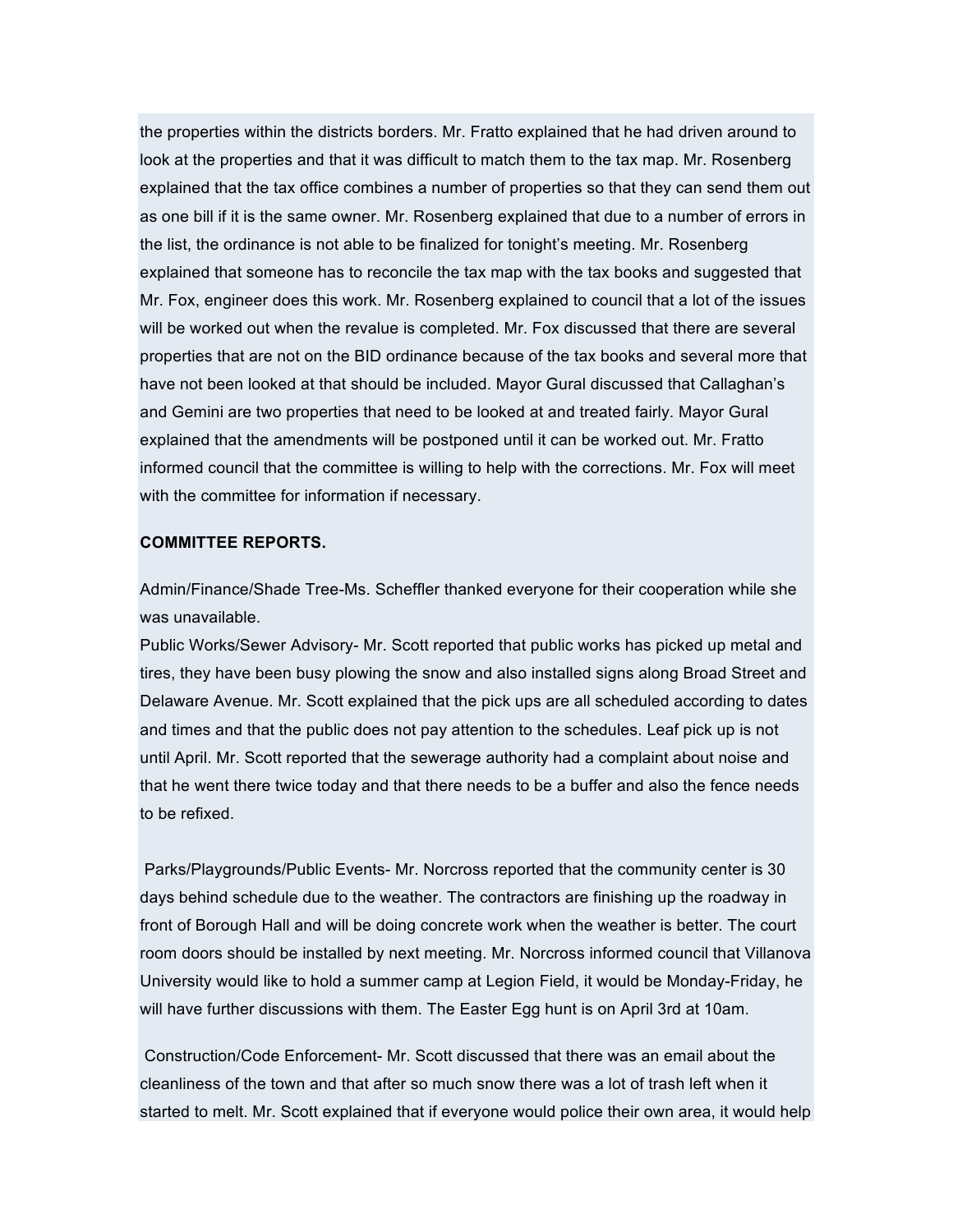keep the town cleaner. Mayor Gural thanked OIC Lippincott and Lt. Pearlman for working on the removal of the vehicles on the street. Mrs. Kilmer reported that the OEM has submitted all of the paperwork to FEMA to get reimbursed for the snow storms and that the Borough should receive about \$16,000.

Public Safety/Court-Mr. Dorworth reported that there were 762 calls for police service last month. There has been an extra effort by the police department regarding abandon vehicles on the street. OIC Lt. Lippincott informed council that Officer Carr will be removed from the school resources officer at the current time, due to other commitments.

Health/Senior Services- President Dobbs reported that the seniors will be holding a spring flower workshop on March 17th and that there is a Groovy to the 60's on April 17 for over 55 sponsored by the school board. The NPP held its 3rd annual basketball tournament, last week 20 packets were sent out to college students, two rehabs were put out to bid and in mid-May they will be working on the Gazette. Ms. Jackson explained that the NPP is in danger of being cut from the state's budget. There is a combined effort between Municipal Alliance, NPP and OEM to sponsor a health and senior service day.

Student/School- Ms. Collins reported that spring sports will start on Friday and that Palmyra is one of the top ten schools for getting students into college. Ms. Collins informed council that the senior trip is coming up and that the school has cut three days out of spring break due to the snow days. Ms. Collins discussed that she will be going to Constitutional Center on Thursday. Mayor Gural thanked Ms. Collins for her straight forward ideas and that she is a high achiever.

Mr. Dorworth inquired about dates for the budget meeting? Council agreed on holding a budget meeting on April 10th at 8:30am.

Mr. Norcross discussed that with all of the changes the last few months there needs to be a department head meeting and another look at the handbook.

#### **PUBLIC COMMENT.**

Ms. Scheffler made a motion to open the public portion, President Dobbs second the motion. All members present voted in favor of her.

Mr. Sempier-Delaware Avenue discussed with council the no parking signs that were placed on Delaware Avenue. Mr. Sempier explained that he had talked to the Mayor about it and that the Mayor had informed him that it was done for public safety. Mr. Sempier explained that he believes that the park cars actually slow traffic down and that cars are now speeding on the street, since there is no traffic calming devices. Mr. Sempier presented council with several questions, one question was if the signs would be removed. Mayor Gural explained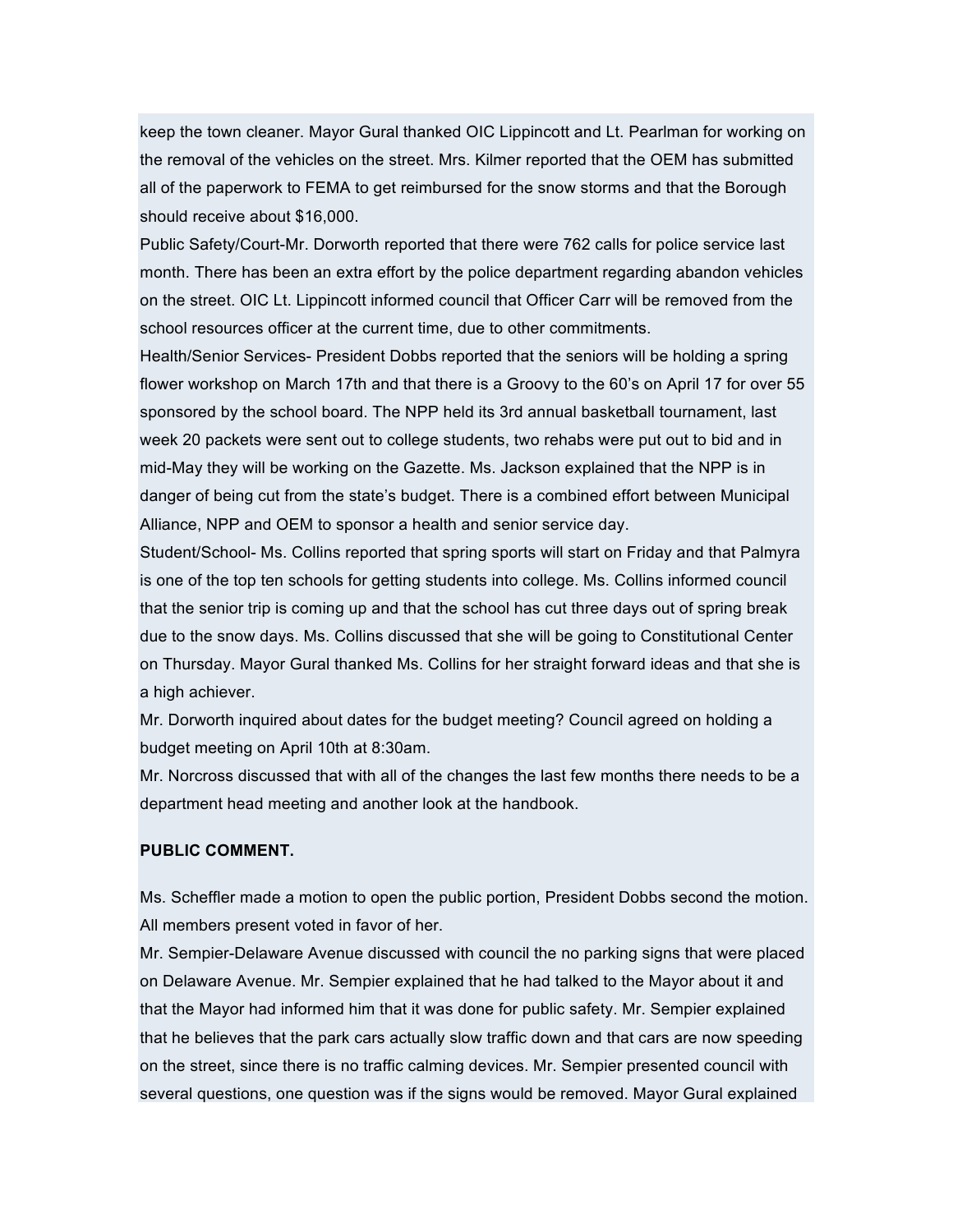that the signs will not be removed; the roadway is too narrow for parking on both sides, especially at the bend. Mr. Sempier inquired if it would be possible to change the signs to limit the hours of parking so that when school is done for the day, residents can park on the street. Mayor Gural replied that council can do a number of things according to the conditions, but that the engineer performed site investigation and recommended no parking. Mr. Fox, engineer explained that the conditions were unsafe from Second Street to Delaware Avenue. There is no site triangle vision with vehicles park on the street and that the street is not wide enough to avoid hitting a park car. Mayor Gural explained that there are certain guidelines that the Borough has to follow. Ms. Scheffler discussed that the park cars block the view of children trying to cross the street. Mr. Sempier discussed that other streets are as narrow as Delaware Avenue and they have parking. Mr. Norcross explained that Delaware Avenue is a school zone and the other streets are not as traveled by children. Mayor Gural informed Mr. Sempier that the goal is not to pick on one particular street, but to do what is best for the town and safety of the children. Mr. Sempier complained that no one on the street received notice about the ordinance to remove parking and that he understands that it was advertised in the newspaper, but residents should have been given notice. Mayor Gural explained that the council has two or three meetings a month and that all are public meetings and everyone is welcome to come speak. Mayor Gural explained that a resident had bought to council's attention the problem with the street and parking issues. The council had the engineer do a study and come up with the best solution to the problem. Mr. Fox explained that they go by the ASCHO guidelines for roadways and that vision site is the trouble. Mr. Sempier inquired if the police could not be present more to control the speeding? OIC Lt. Lippincott will have the police do radar on the street.

Mrs. Frost-308 Temple Blvd-discussed that there have been two accidents on Temple Blvd and that it was not because of the road being narrow. Her daughter's car was totaled on Temple. Mrs. Frost discussed that the bus used to slow the drivers down, but now they speed up. Mrs. Frost requested that at least one side of the street be used for parking. Lt. Pearlman discussed that they will advise the Bridge Commission about the speeding problem as well.

Mr. Kobolak-213 West Broad Street-discussed that he and his family own the laundermont for the last year and half and have worked hard to create a nice business. Mr.

Kobolak discussed that he went through the planning issues and understood the fix cost of opening the business, but he received a letter from the sewerage authority that the rates were increase. Mayor Gural advised Mr. Kobolak that the council had approved an ordinance to increase the rates, according to reports from the auditor and engineer. Mr. Kobolak discussed that his business uses less water and sewer than his home and that he has put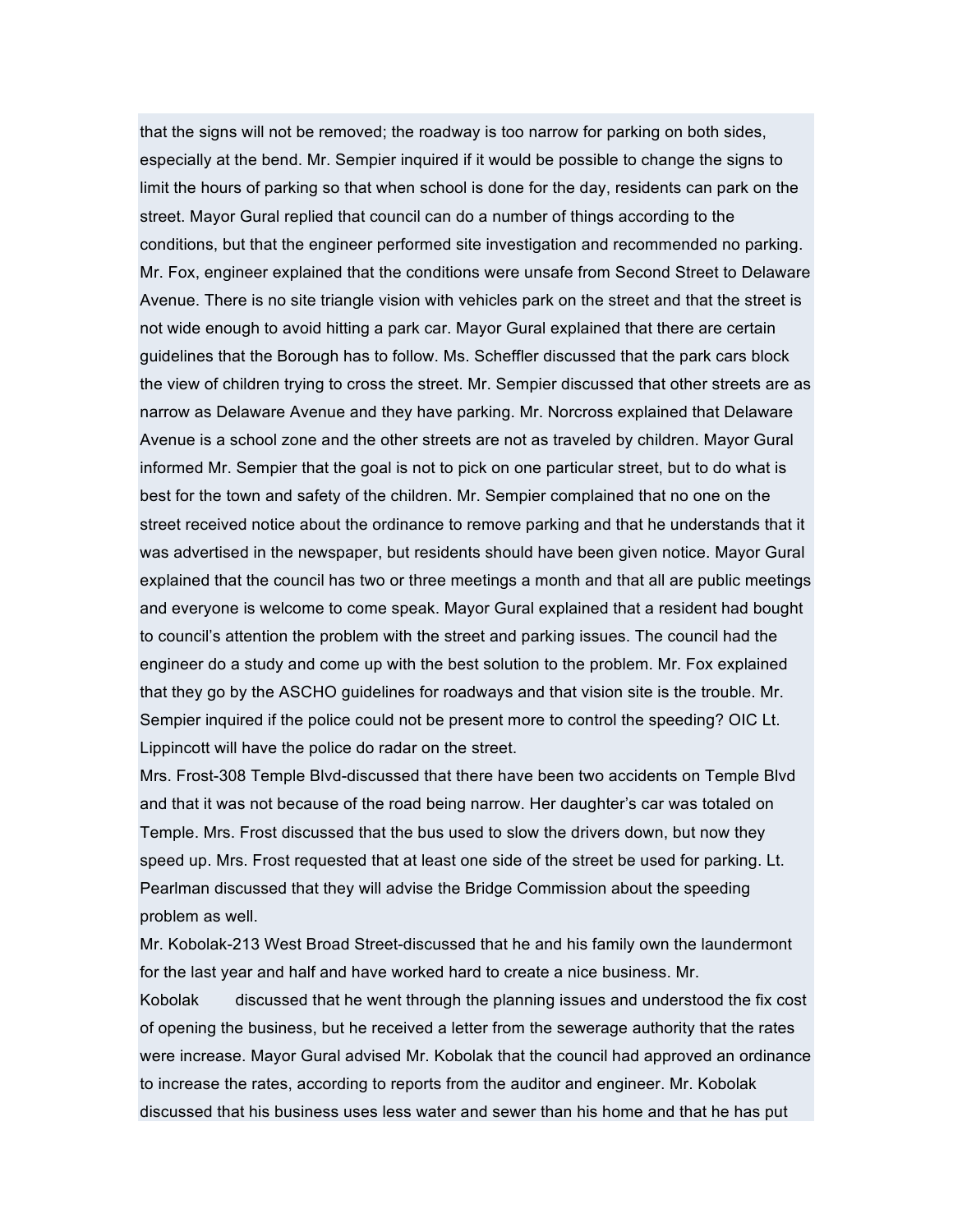systems in place to be environmental free. Mr. Kobolak explained that most towns are billed by usage and that he has researched adjoining towns, and per washer is not a typical fee, it is one of the highest in the state. Mr. Lavenberg (sewerage authority) explained that the sewer commission has meetings regularly all year and that William Kirchner, engineer for the sewerage authority recommend the figures for the increase and the commission agreed. Mr. Scott explained that it was discussed and reviewed for several months and that there were questions about the billing and that the auditor requires council to amend the rates. Mayor Gural requested that Mr. Kobolak give council time to review the ordinance and check with the auditor and engineer. Mr. Kobolak inquired if he could be part of the discussions, and that he was paying \$500. for a half year and is now paying \$24,000. President Dobbs recommended that he give his business card, to Mrs. Sheipe and that the council will be in touch with him.

Mr. Kobolak discussed that he had another issue about his taxes and that he was charged by the tax office for a property that was not his. He understands that the Borough refunded their section of the taxes that were charged wrongly, but he feels that he should receive the full amount back. Mr. Kobolak discussed that due to the tax office not entering the information correct he was paying the taxes for the lot next door and lost \$8,000. Mayor Gural explained that the tax bill is the sum of school taxes, county taxes, library taxes as well as the Boroughs taxes. Mr. Rosenberg informed council that the other entities were contacted about paying back the taxes overpaid, but they declined. Mr. Kobolak discussed that he feels that the matter needs to be reviewed, since he was not the one who made the mistake on the billing.

Ms. Bullock -311 Arch Street inquired if the council will advertise for an administrator and tax collector and that they hired a CFO without advertising. Mayor Gural explained that Mrs. Hulme will be the tax collector part time and that the CFO position was advertised on the League of Municipalities website. Ms. Bullock inquired if she could obtain a copy of the titles and salaries for the employees? Ms. Bullock inquired as to how the general public will know when the administrator's position is filled? Mayor Gural explained that Ms. Sheipe was appointed temporary administrator until a decision could be made.

Resident- inquired about tiding cities program and the Borough having one. Mr. Scott explained that he is asking people to take care of their property, as well as businesses. If everyone took care of their own and helped their neighbors the town would be a lot cleaner. Mr. Scott explained that there is a town wide clean up for certain areas through the NPP program.

Mr. Fratto-Broad Street informed council that every year a letter is sent out to all of the business about cleaning their windows and store fronts. Mr. Fratto explained that he takes